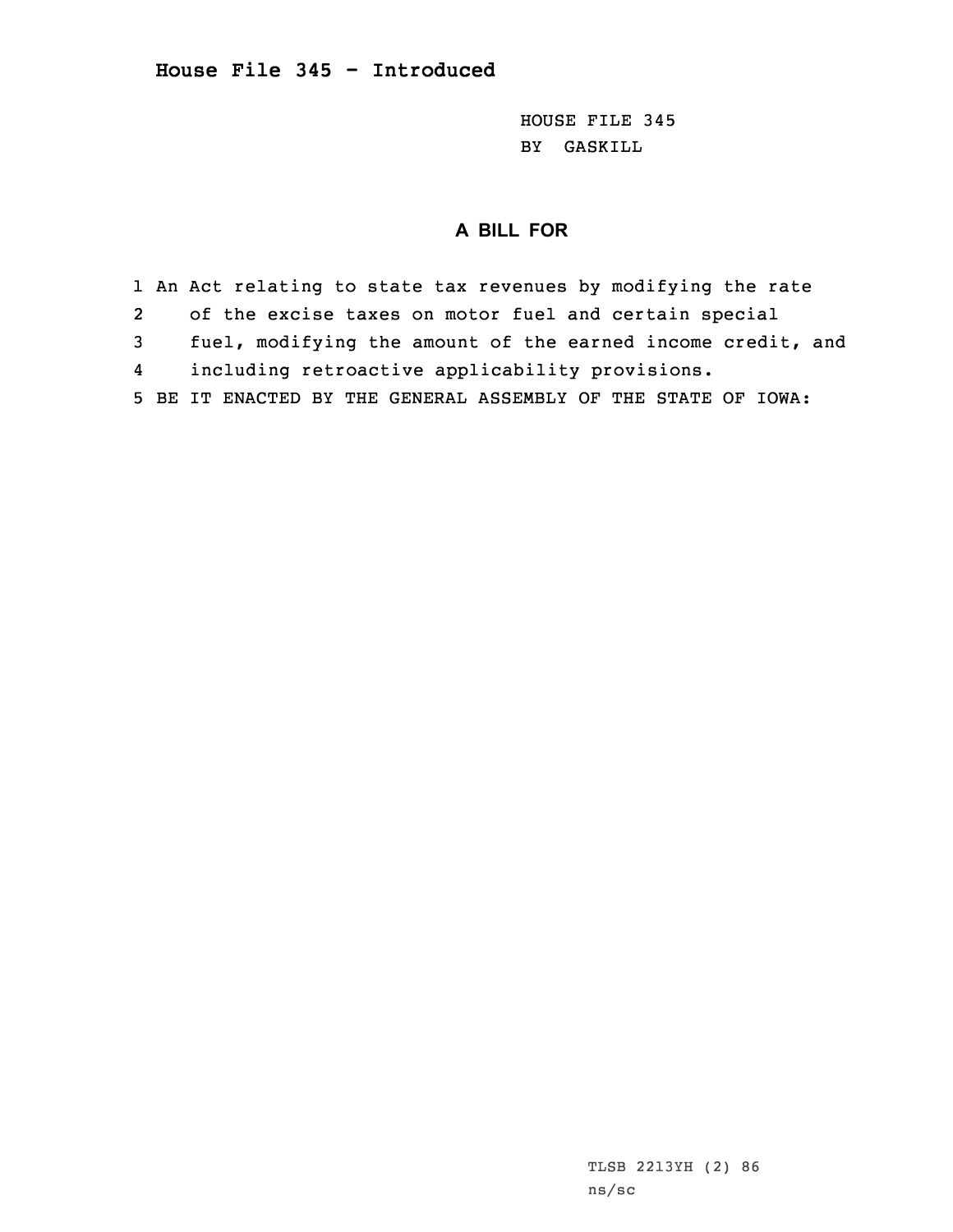1 Section 1. Section 422.12B, subsection 1, paragraph a, Code 2 2015, is amended to read as follows:

 *a.* The taxes imposed under this division less the credits allowed under section 422.12 shall be reduced by an earned income credit equal to the following percentage of the federal earned income credit provided in section 32 of the Internal Revenue Code:

8 (1) For the tax year beginning in the 2013 calendar year, 9 fourteen percent.

10 (2) For tax years beginning on or after January 1, 2014, but 11 before January 1, 2015, fifteen percent.

12 (3) For tax years beginning on or after January 1, 2015, 13 eighteen percent.

14 Sec. 2. Section 452A.3, subsection 1, unnumbered paragraph 15 1, Code 2015, is amended to read as follows:

 Except as otherwise provided in this section and in this 17 division, until June 30, 2015 2025, this subsection shall apply to the excise tax imposed on each gallon of motor fuel used for any purpose for the privilege of operating motor vehicles in this state.

21 Sec. 3. Section 452A.3, subsection 1, paragraph b, Code 22 2015, is amended to read as follows:

23 *b.* The rate for the excise tax shall be as follows: 24 (1) If the distribution percentage is not greater than 25 fifty percent, the rate shall be nineteen twenty-nine cents for 26 ethanol blended gasoline and twenty thirty cents for motor fuel 27 other than ethanol blended gasoline.

28 (2) If the distribution percentage is greater than fifty 29 percent but not greater than fifty-five percent, the rate shall 30 be nineteen twenty-nine cents for ethanol blended gasoline and 31 twenty thirty and one-tenth cents for motor fuel other than 32 ethanol blended gasoline.

33 (3) If the distribution percentage is greater than 34 fifty-five percent but not greater than sixty percent, the 35 rate shall be nineteen twenty-nine cents for ethanol blended

-1-

LSB 2213YH (2) 86  $ns/sec$  1/4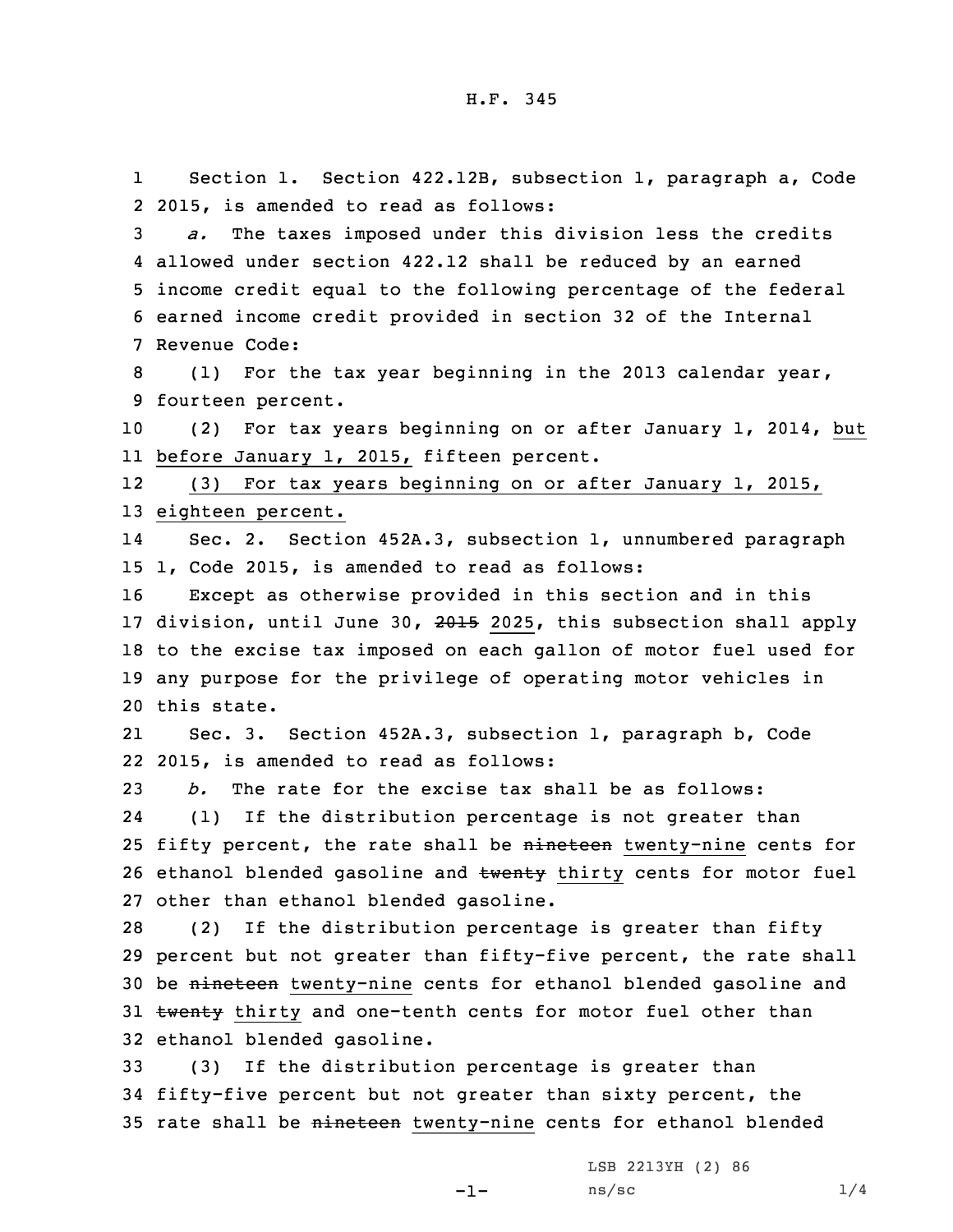1 gasoline and <del>twenty</del> thirty and three-tenths cents for motor 2 fuel other than ethanol blended gasoline.

3 (4) If the distribution percentage is greater than sixty 4 percent but not greater than sixty-five percent, the rate shall 5 be nineteen twenty-nine cents for ethanol blended gasoline and 6 twenty thirty and five-tenths cents for motor fuel other than 7 ethanol blended gasoline.

8 (5) If the distribution percentage is greater than 9 sixty-five percent but not greater than seventy percent, the 10 rate shall be nineteen twenty-nine cents for ethanol blended ll gasoline and <del>twenty</del> thirty and seven-tenths cents for motor 12 fuel other than ethanol blended gasoline.

13 (6) If the distribution percentage is greater than seventy 14 percent but not greater than seventy-five percent, the rate 15 shall be nineteen twenty-nine cents for ethanol blended 16 gasoline and twenty-one thirty-one cents for motor fuel other 17 than ethanol blended gasoline.

18 (7) If the distribution percentage is greater than 19 seventy-five percent but not greater than eighty percent, the 20 rate shall be nineteen twenty-nine and three-tenths cents for 21 ethanol blended gasoline and <del>twenty</del> thirty and eight-tenths 22 cents for motor fuel other than ethanol blended gasoline.

23 (8) If the distribution percentage is greater than eighty 24 percent but not greater than eighty-five percent, the rate 25 shall be nineteen twenty-nine and five-tenths cents for ethanol 26 blended gasoline and twenty thirty and seven-tenths cents for 27 motor fuel other than ethanol blended gasoline.

28 (9) If the distribution percentage is greater than 29 eighty-five percent but not greater than ninety percent, the 30 rate shall be nineteen twenty-nine and seven-tenths cents for 31 ethanol blended gasoline and twenty thirty and four-tenths 32 cents for motor fuel other than ethanol blended gasoline.

33 (10) If the distribution percentage is greater than ninety 34 percent but not greater than ninety-five percent, the rate 35 shall be nineteen twenty-nine and nine-tenths cents for ethanol

LSB 2213YH (2) 86

 $-2-$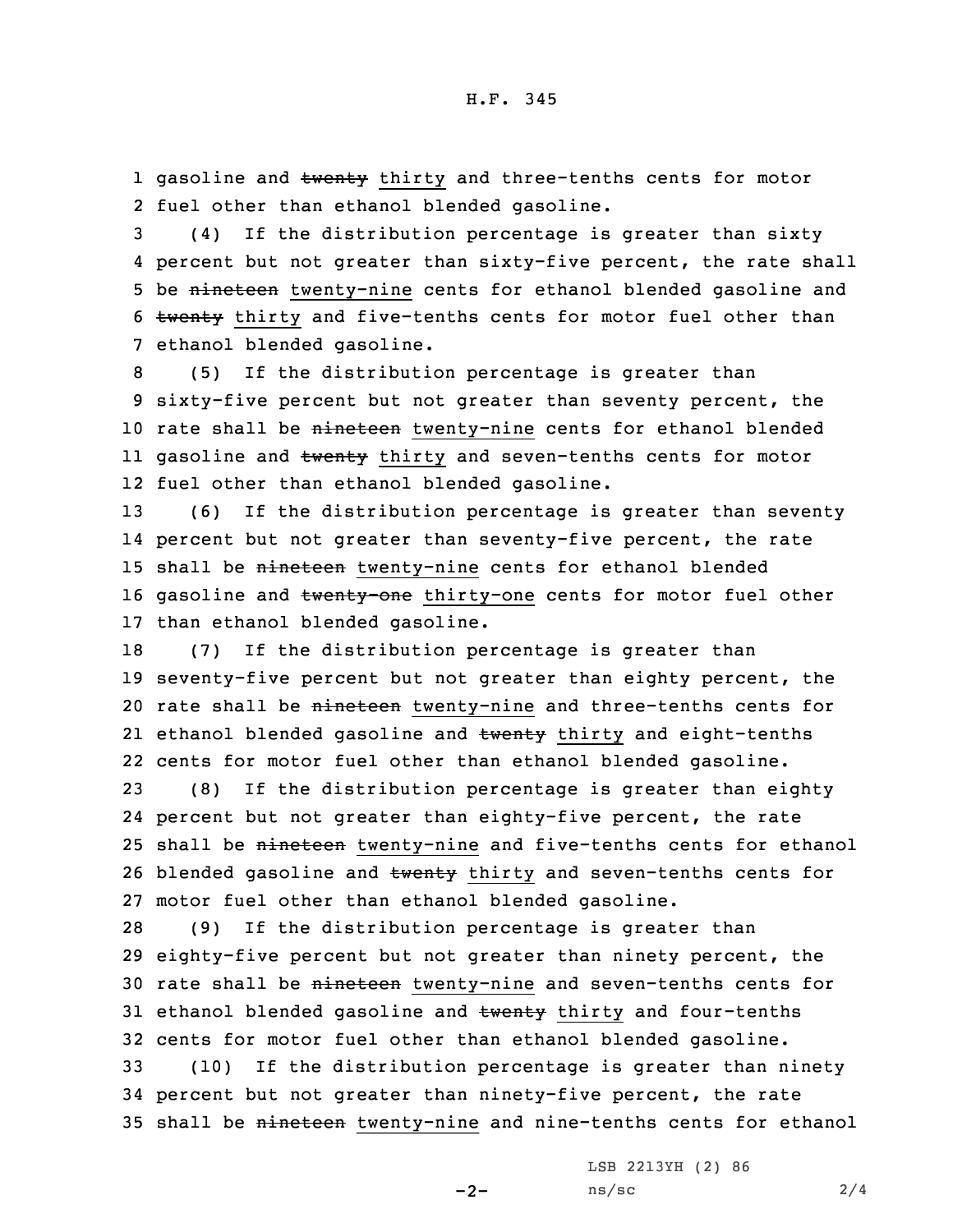1 blended gasoline and twenty thirty and one-tenth cents for 2 motor fuel other than ethanol blended gasoline.

3 (11) If the distribution percentage is greater than 4 ninety-five percent, the rate shall be twenty thirty cents for 5 ethanol blended gasoline and twenty thirty cents for motor fuel 6 other than ethanol blended gasoline.

7 Sec. 4. Section 452A.3, subsections 2 and 6, Code 2015, are 8 amended to read as follows:

 2. Except as otherwise provided in this section and in this 10 division, after June 30, 2015 2025, an excise tax of twenty thirty cents is imposed on each gallon of motor fuel used for any purpose for the privilege of operating motor vehicles in this state.

14 6. *a.* For the privilege of operating motor vehicles or 15 aircraft in this state, there is imposed an excise tax on the 16 use of special fuel in <sup>a</sup> motor vehicle or aircraft.

17 (1) The tax rate on special fuel for diesel engines of 18 motor vehicles is twenty-two thirty-two and one-half cents per 19 gallon.

20 (2) The rate of tax on special fuel for aircraft is three 21 cents per gallon.

22 (3) On all other special fuel, unless otherwise specified in 23 this section, the per gallon rate is the same as the motor fuel 24 tax.

 *b.* Indelible dye meeting United States environmental protection agency and internal revenue service regulations must be added to fuel before or upon withdrawal at <sup>a</sup> terminal or refinery rack for that fuel to be exempt from tax and the dyed fuel may be used only for an exempt purpose.

30 Sec. 5. RETROACTIVE APPLICABILITY. The section of this Act 31 amending section 422.12B applies retroactively to January 1, 32 2015, for tax years beginning on or after that date.

## 33 EXPLANATION

34 **The inclusion of this explanation does not constitute agreement with** <sup>35</sup> **the explanation's substance by the members of the general assembly.**

LSB 2213YH (2) 86

-3-